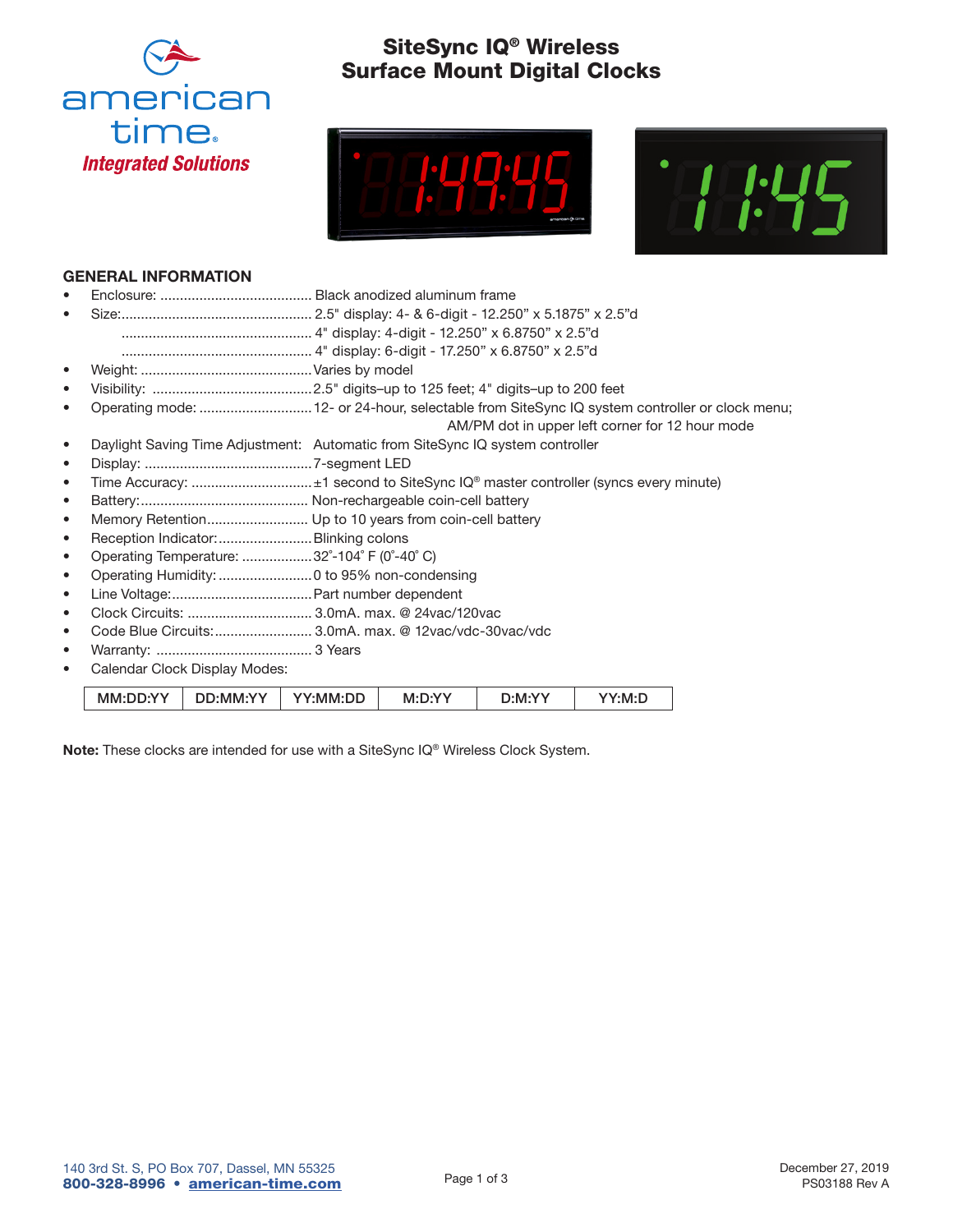#### ORDER INFORMATION

| <b>Description</b>                                                                                                                                                                     |
|----------------------------------------------------------------------------------------------------------------------------------------------------------------------------------------|
| 2.5", 4-digit, 120vac, Red display, Molex<br>2.5", 4-digit, 120vac, Red display, 3 prong plug<br>2.5", 4-digit, 24vac, Red display, Molex                                              |
| 2.5", 6-digit, 120vac, Red display, Molex<br>2.5", 6-digit, 120vac, Red display, 3 prong plug<br>2.5", 6-digit, 24 vac, Red display, Molex<br>2.5", 6-digit 220vac, Red display, Molex |
| 4", 4-digit, 120vac, Red display, Molex<br>4", 4-digit, 120vac, Red display, 3 prong plug<br>4", 4-digit, 24 vac, Red display, Molex<br>4", 4-digit 220vac, Red display, Molex         |
| 4", 6-digit, 120vac, Red display, Molex<br>4", 6-digit, 120vac, Red display, 3 prong plug<br>4", 6-digit, 24vac, Red display, Molex<br>4", 6-digit 220vac, Red display, Molex          |
|                                                                                                                                                                                        |

Note: For green LED, change R in part number to G.

For Message/Countdown add-on, add C and the circuit number (1-6) to the end of the part number, i.e. SQD441RSAC1



21/2" display: 4- & 6-digit